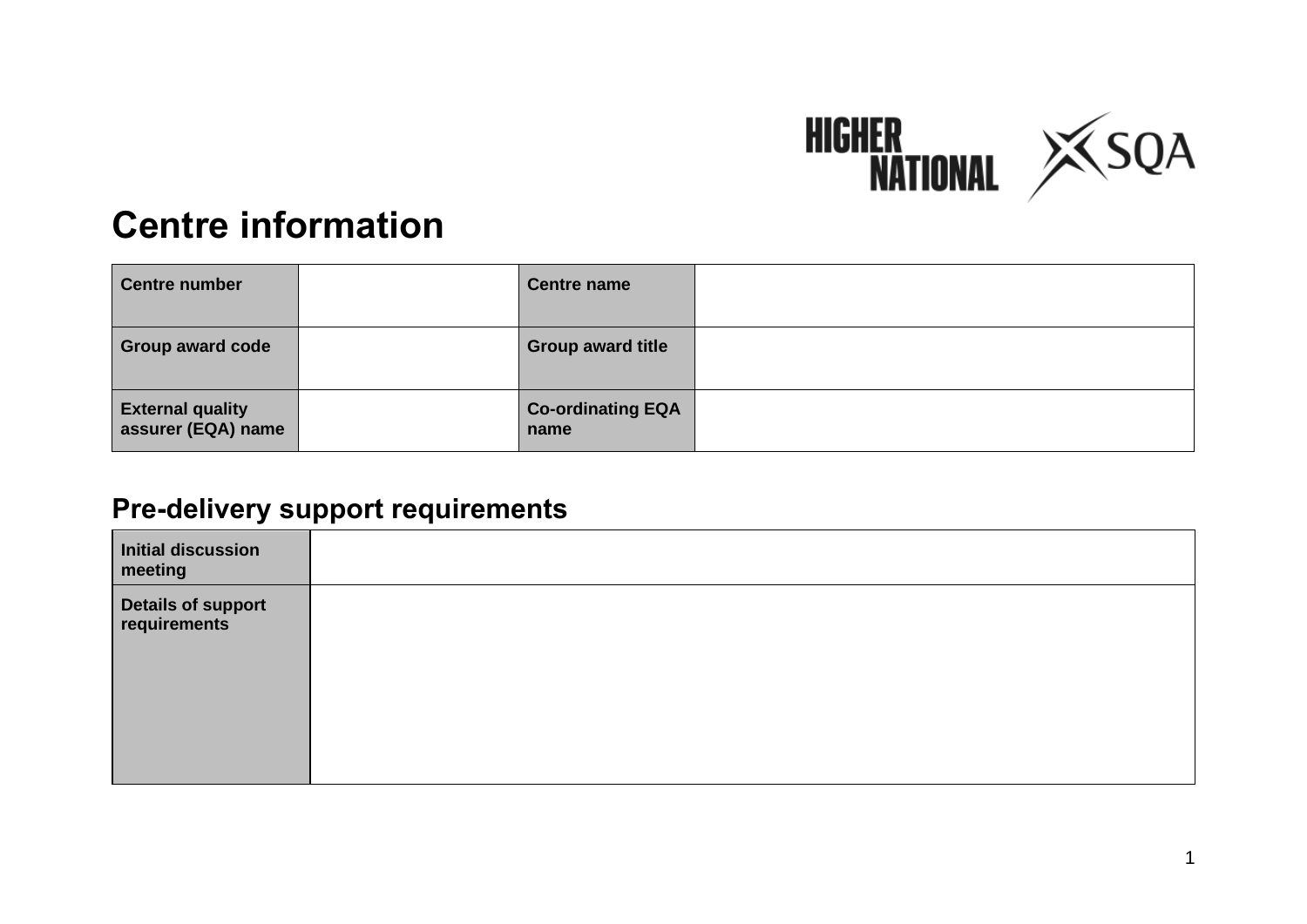## **Quality assurance and support**

| <b>Criteria</b><br>number | <b>Criteria</b>                                                                                                                                                  | <b>Compliance</b><br>(Red/Amber/Green) | <b>Overview of compliance</b> | <b>Actions required for compliance</b> |
|---------------------------|------------------------------------------------------------------------------------------------------------------------------------------------------------------|----------------------------------------|-------------------------------|----------------------------------------|
| 2.1                       | <b>Assessors and internal</b><br>verifiers must be<br>competent to assess and<br>internally verify, in line<br>with the requirements of<br>the qualification.    |                                        |                               |                                        |
| 2.4                       | There must be evidence<br>of initial and ongoing<br>reviews of assessment<br>environments;<br>equipment; and<br>reference, learning and<br>assessment materials. |                                        |                               |                                        |
| 3.2                       | <b>Candidates'</b><br>development needs and<br>prior achievements<br>(where appropriate)<br>must be matched<br>against the requirements<br>of the award.         |                                        |                               |                                        |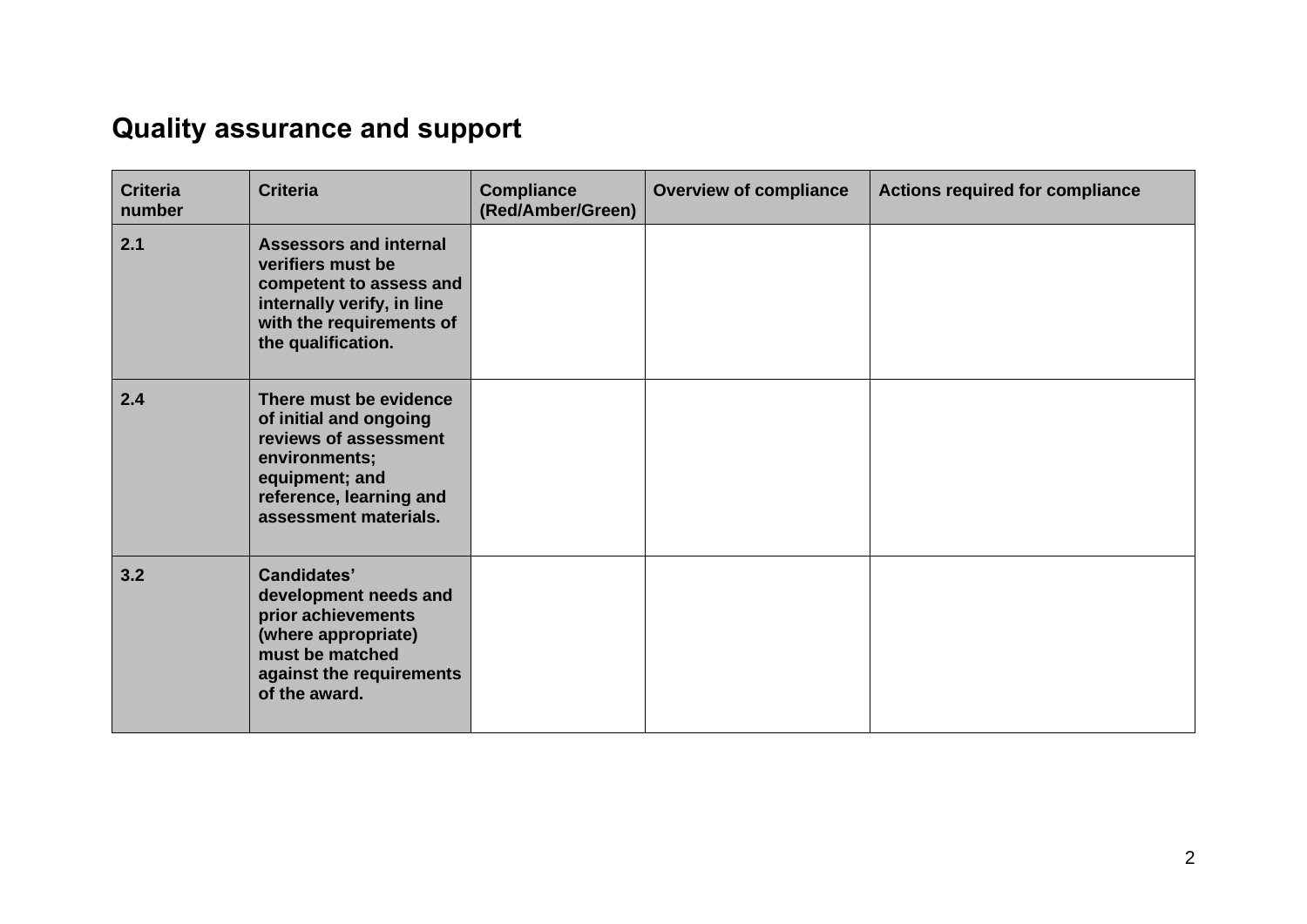| <b>Criteria</b><br>number | <b>Criteria</b>                                                                                                                                             | <b>Compliance</b><br>(Red/Amber/Green) | <b>Overview of compliance</b> | <b>Actions required for compliance</b> |
|---------------------------|-------------------------------------------------------------------------------------------------------------------------------------------------------------|----------------------------------------|-------------------------------|----------------------------------------|
| 3.3                       | <b>Candidates must have</b><br>scheduled contact with<br>their assessor to review<br>their progress and to<br>revise their assessment<br>plans accordingly. |                                        |                               |                                        |
| 4.2                       | Internal assessment and<br>verification procedures<br>must be implemented to<br>ensure standardisation<br>of assessment.                                    |                                        |                               |                                        |
| 4.3                       | <b>Assessment instruments</b><br>and methods and their<br>selection and use must<br>be valid, reliable,<br>practicable, equitable<br>and fair.              |                                        |                               |                                        |
| 4.4                       | <b>Assessment evidence</b><br>must be the candidate's<br>own work, generated<br>under SQA's required<br>conditions.                                         |                                        |                               |                                        |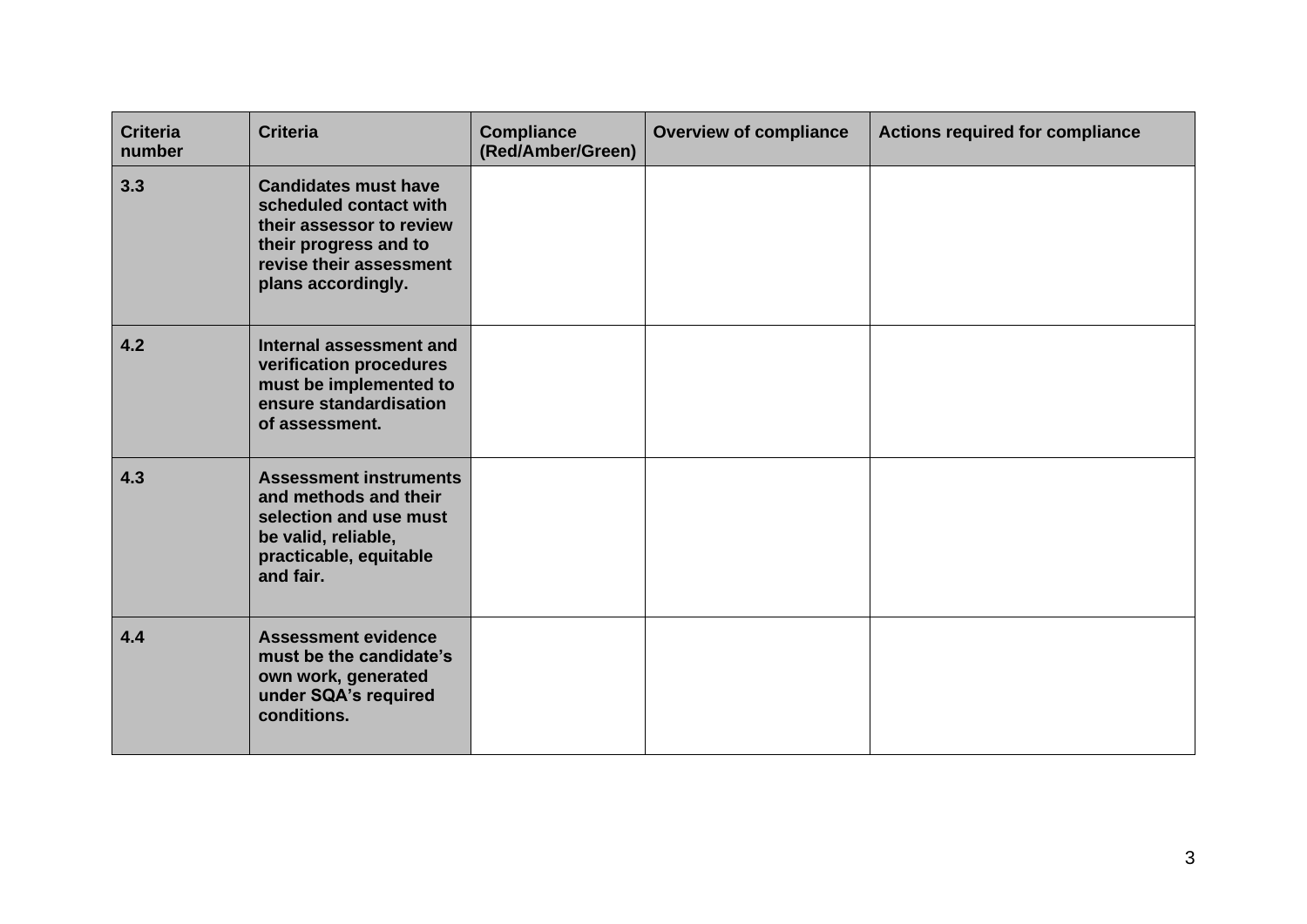| <b>Criteria</b><br>number | <b>Criteria</b>                                                                                                                            | <b>Compliance</b><br>(Red/Amber/Green) | <b>Overview of compliance</b> | <b>Actions required for compliance</b> |
|---------------------------|--------------------------------------------------------------------------------------------------------------------------------------------|----------------------------------------|-------------------------------|----------------------------------------|
| 4.6                       | <b>Evidence of candidates'</b><br>work must be accurately<br>and consistently judged<br>by assessors against<br><b>SQA's requirements.</b> |                                        |                               |                                        |
| 4.7                       | <b>Candidate evidence</b><br>must be retained in line<br>with SQA requirements.                                                            |                                        |                               |                                        |
| 4.9                       | <b>Feedback from</b><br>qualification verifiers<br>must be disseminated to<br>staff and used to inform<br>assessment practice.             |                                        |                               |                                        |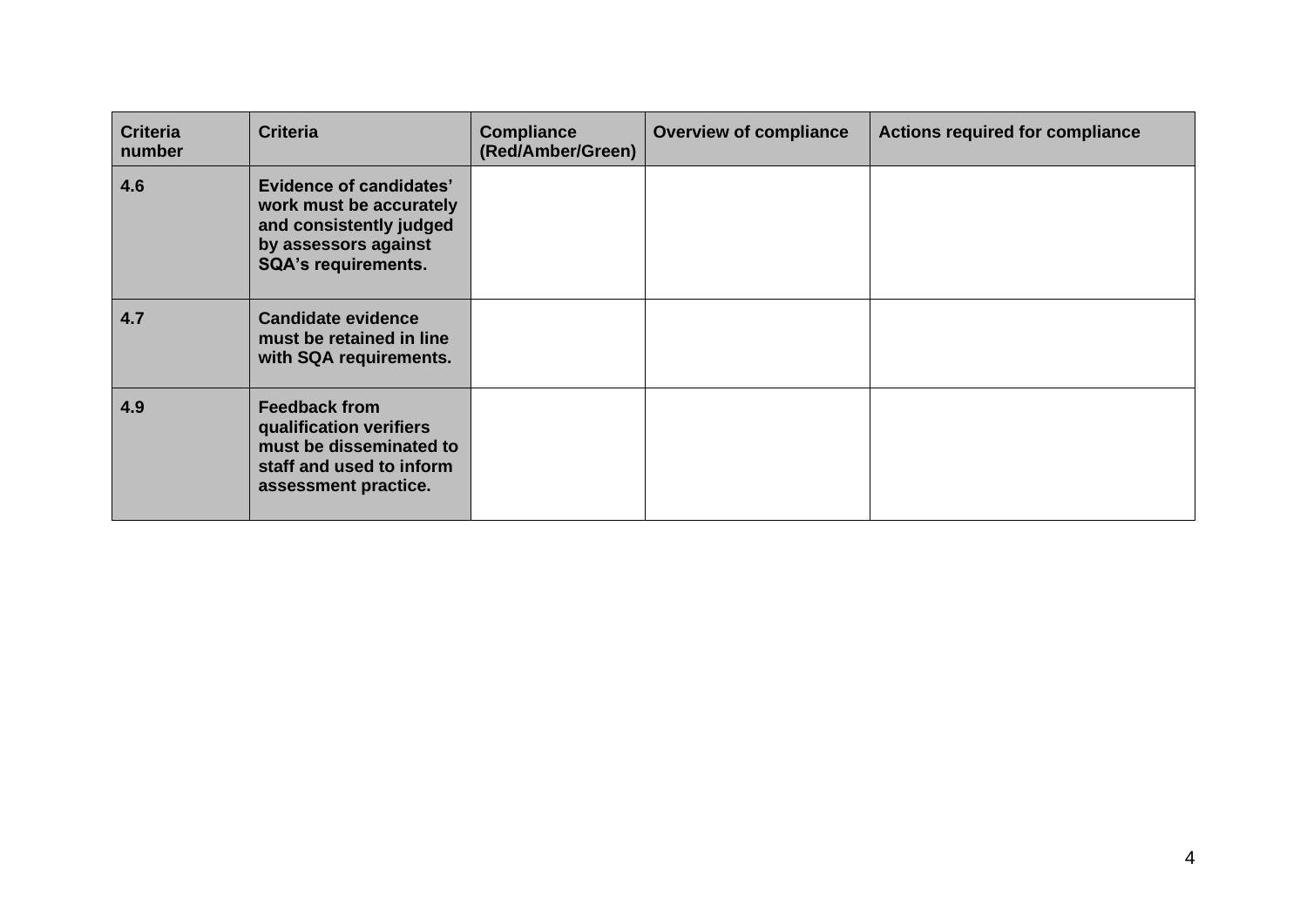### **Pre-delivery support**

| Unit codes /<br>Learning<br>outcomes | <b>Unit support: Actions</b> | <b>Recommendations</b> |
|--------------------------------------|------------------------------|------------------------|
|                                      |                              |                        |
|                                      |                              |                        |
|                                      |                              |                        |
|                                      |                              |                        |
|                                      |                              |                        |
|                                      |                              |                        |
|                                      |                              |                        |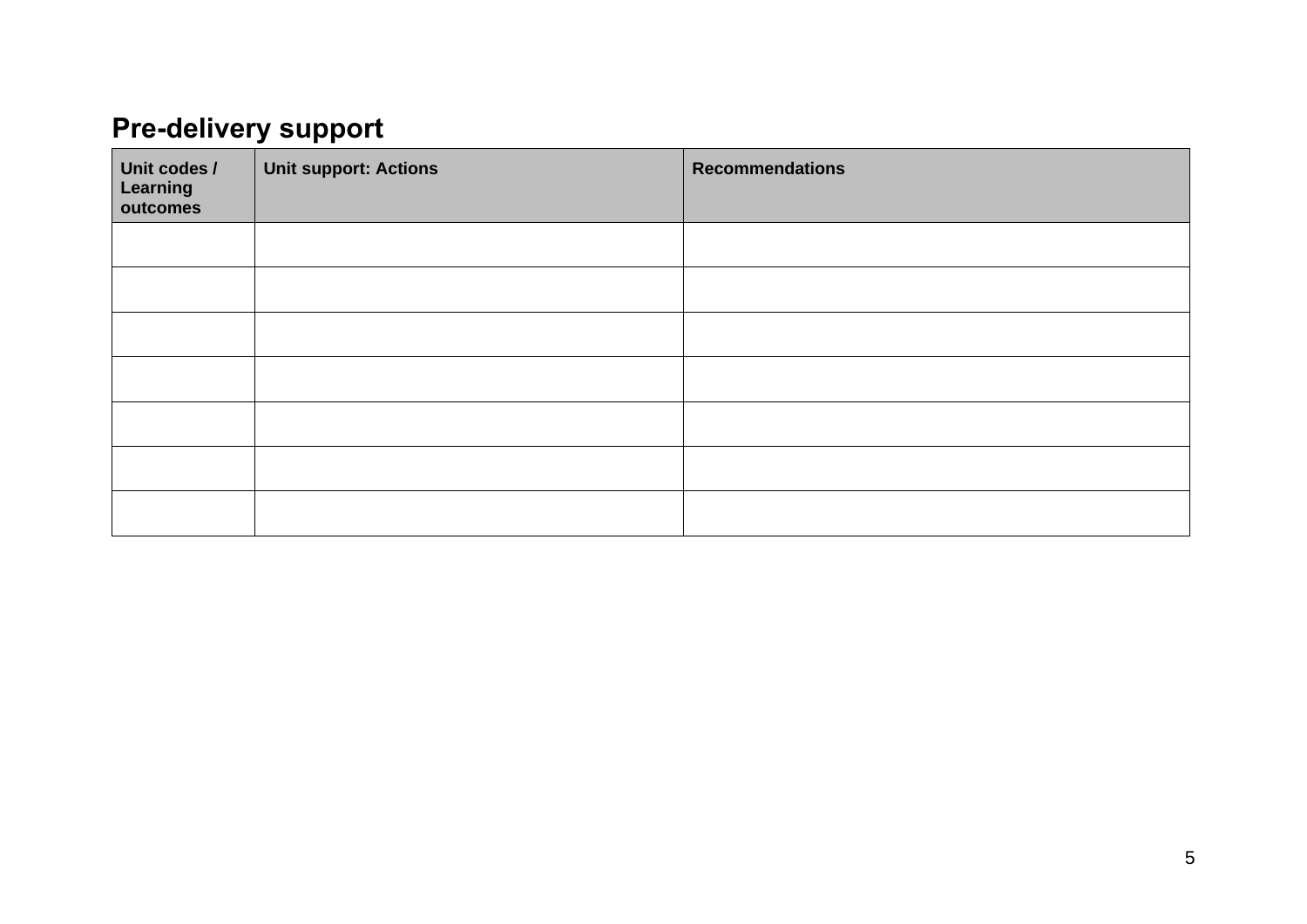#### **Pre-delivery support — instrument of assessment**

**Date(s): xxx**

Please note, to receive a signed off instrument of assessment it must be submitted via the prior verification process.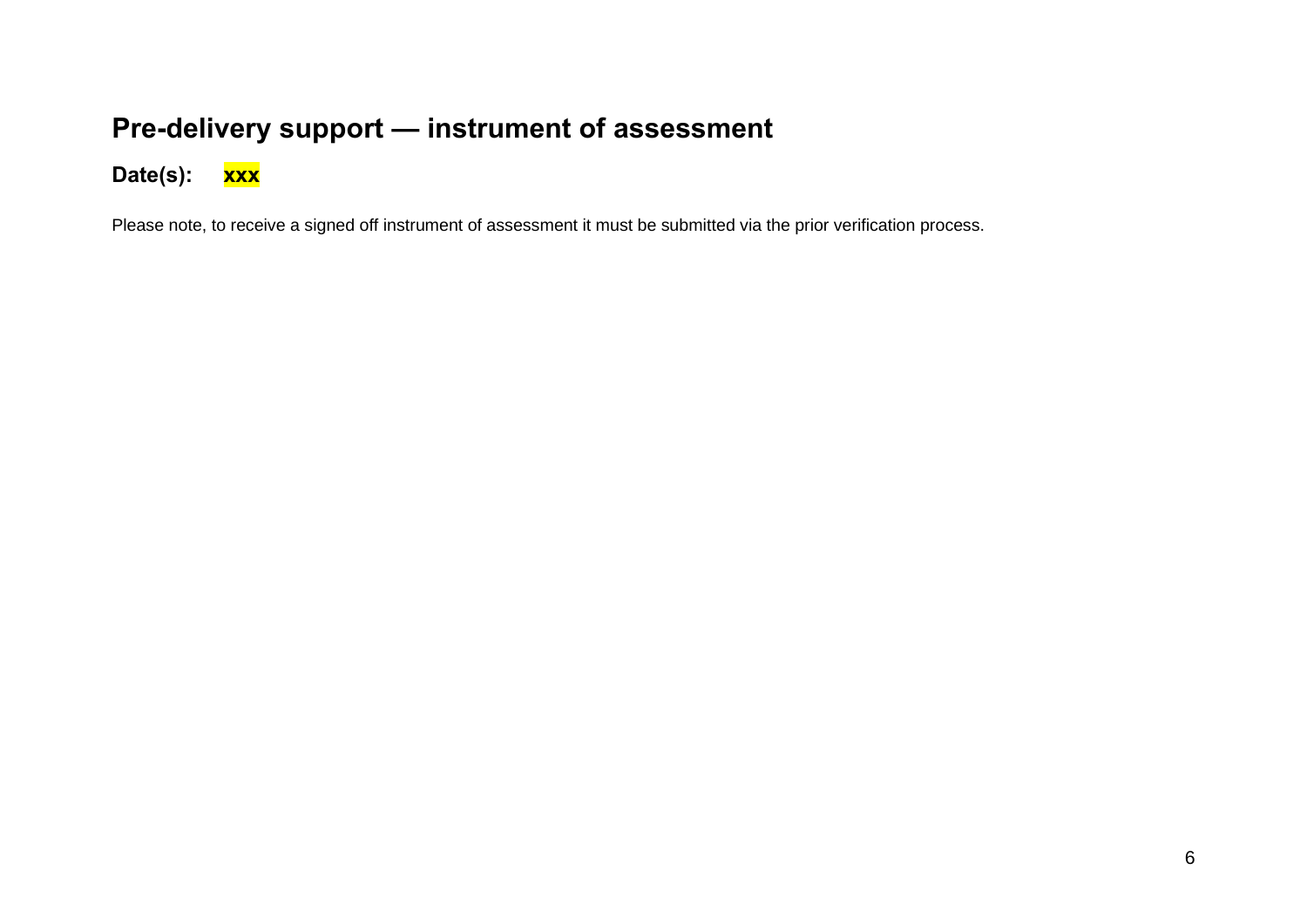| <b>Requirements</b>                                                                                                                                      | <b>Comments</b> | Follow up actions |
|----------------------------------------------------------------------------------------------------------------------------------------------------------|-----------------|-------------------|
| Is the instrument of assessment fit<br>for purpose?                                                                                                      |                 |                   |
| Does it ensure adequate coverage of<br>all outcomes of learning defined in<br>the qualification?                                                         |                 |                   |
| Does it assess the learning in the<br>context of tasks which arise<br>naturally?                                                                         |                 |                   |
| Does it facilitate the marking of<br>reliable assessment decisions by all<br>assessors for all candidates?                                               |                 |                   |
| Does it produce evidence of<br>candidates' performance which can<br>be measured against specified<br>outcomes and defined standards?                     |                 |                   |
| It is accessible to all candidates who<br>are potentially able to achieve it (no<br>unnecessary barriers/conforms to<br>equal opportunities guidelines)? |                 |                   |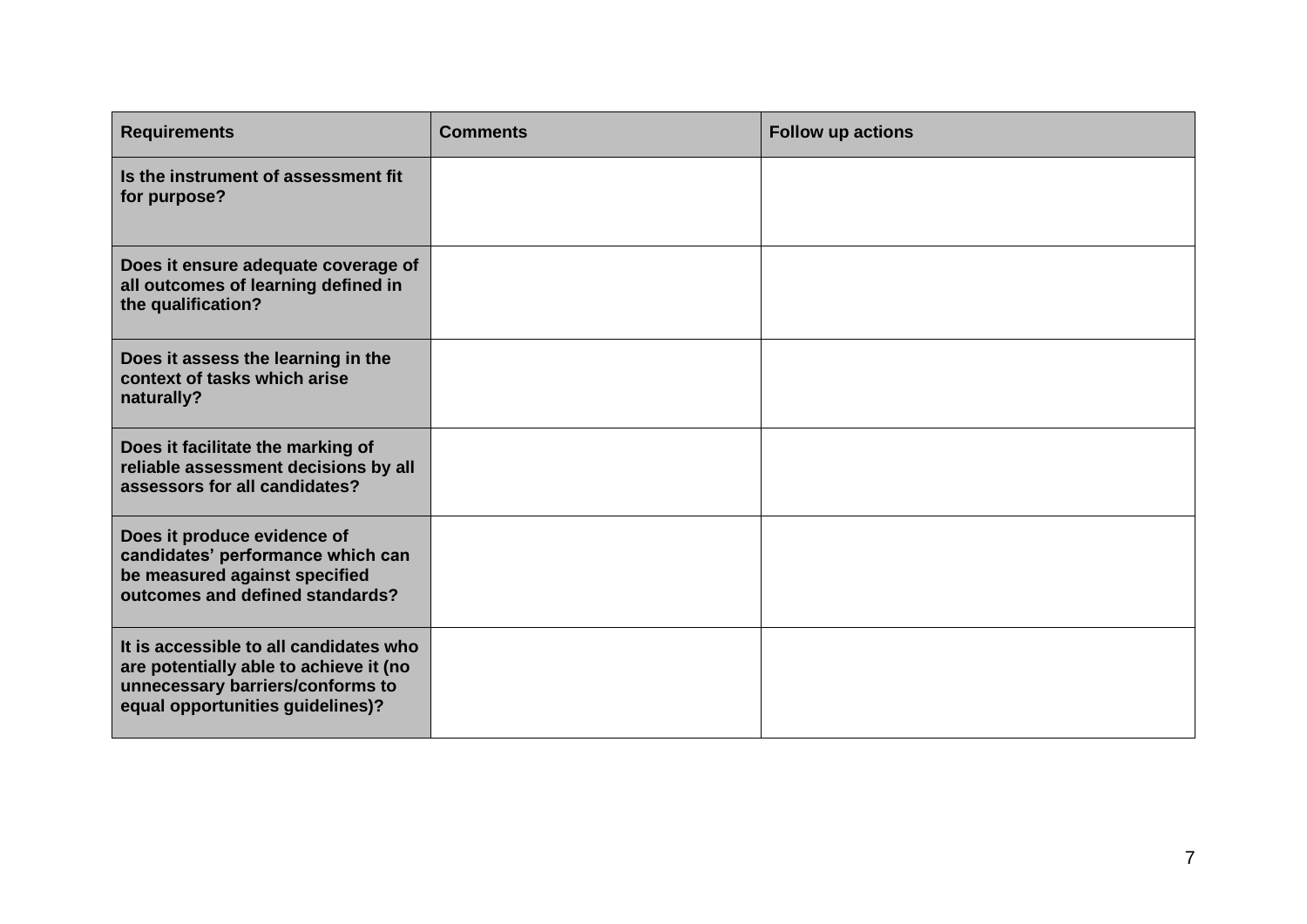#### **Meta-skills**

| <b>Meta-skills</b>         | <b>Discussion and overview</b> | <b>Follow up activity/Actions</b> |
|----------------------------|--------------------------------|-----------------------------------|
| Self-management            |                                |                                   |
|                            |                                |                                   |
| <b>Social intelligence</b> |                                |                                   |
|                            |                                |                                   |
| <b>Innovation</b>          |                                |                                   |
|                            |                                |                                   |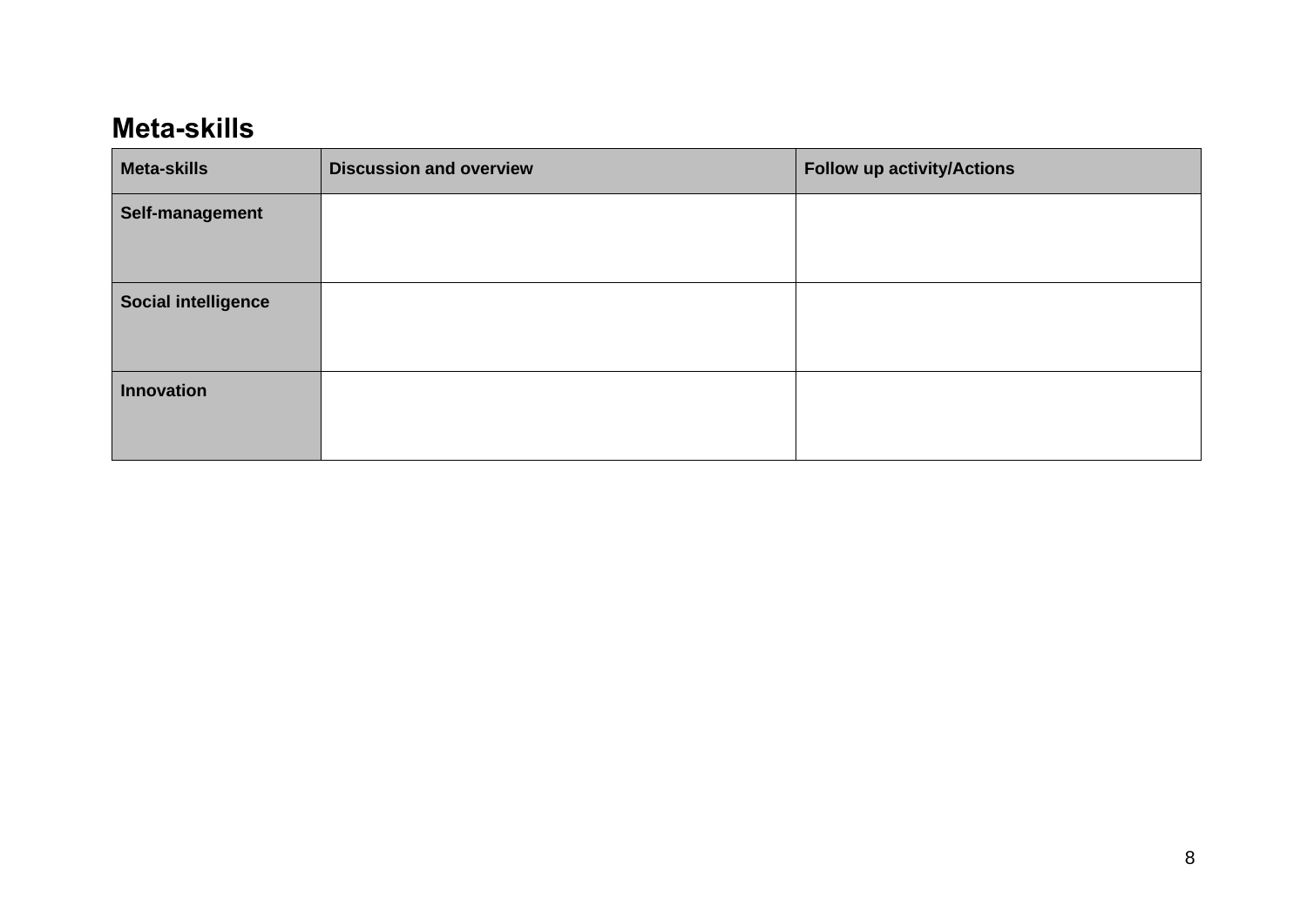### **Grading models**

| <b>Grading process</b> | <b>Discussion and overview</b> | <b>Follow up activity/Actions</b> |
|------------------------|--------------------------------|-----------------------------------|
|                        |                                |                                   |
|                        |                                |                                   |
|                        |                                |                                   |
|                        |                                |                                   |
|                        |                                |                                   |
|                        |                                |                                   |
|                        |                                |                                   |
|                        |                                |                                   |